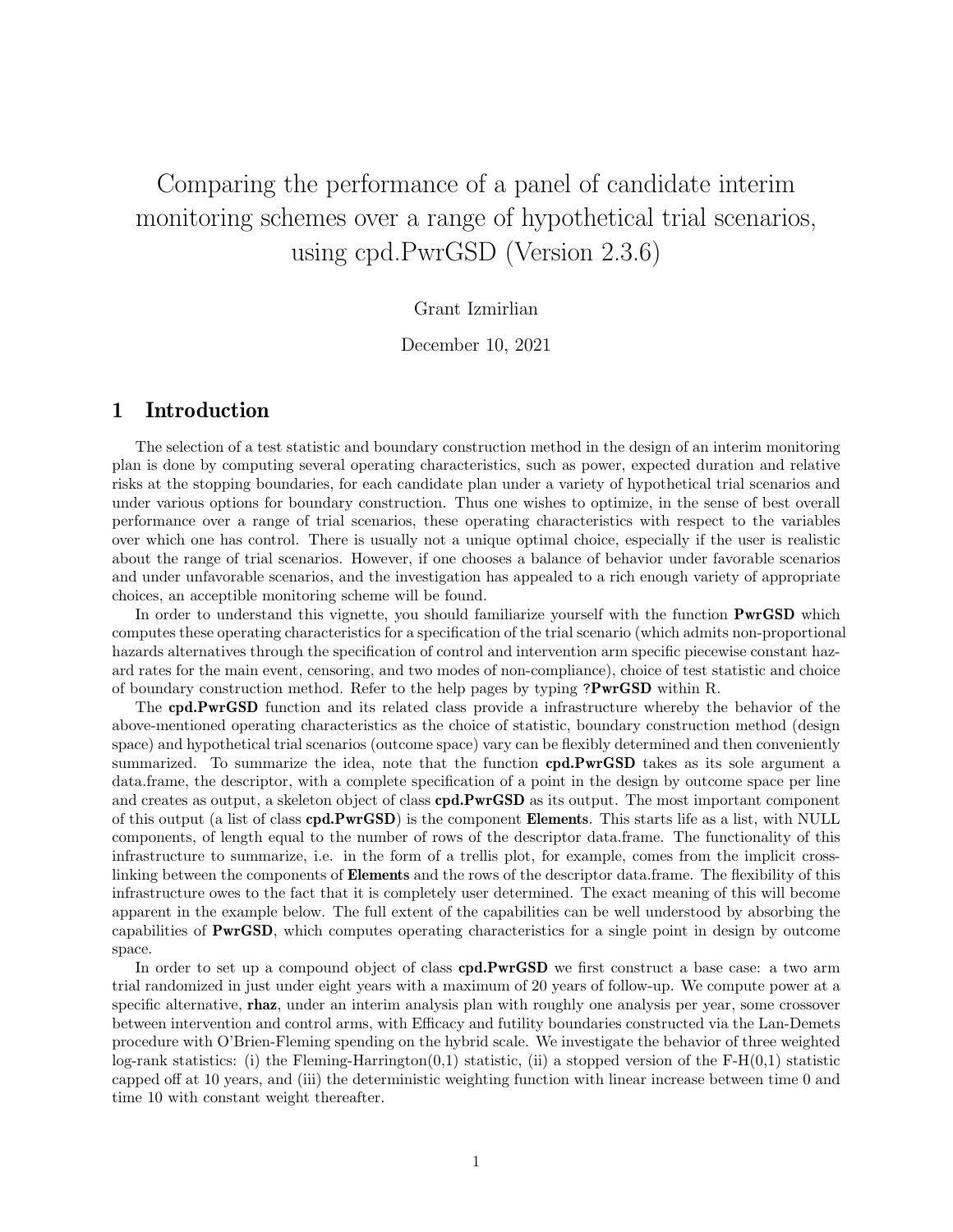```
> tlook \leq c(7.14, 8.14, 9.14, 10.14, 10.64, 11.15, 12.14, 13.14,
+ 14.14, 15.14, 16.14, 17.14, 18.14, 19.14, 20.14)
> to <- 0:19
> h0 <- c(rep(3.73e-04, 2), rep(7.45e-04, 3), rep(1.49e-03, 15))
> rhaz <-c(1, 0.9125, 0.8688, 0.7814, 0.6941, 0.6943, 0.6072, 0.5202,
+ 0.4332, 0.652, 0.6524, 0.6527, 0.653, 0.6534, 0.6537,
+ 0.6541, 0.6544, 0.6547, 0.6551, 0.6554)
> hc <- c(rep(1.05e-02, 2), rep(2.09e-02, 3), rep(4.19e-02, 15))
> hd1B <- c(0.1109, 0.1381, 0.1485, 0.1637, 0.2446, 0.2497, 0)
> library(PwrGSD)
> test.example <-
+ PwrGSD(EfficacyBoundary=LanDemets(alpha=0.05, spending= ObrienFleming),
+ FutilityBoundary=LanDemets(alpha=0.1,spending=ObrienFleming),
+ RR.Futility = 0.82, sided="1<",method="A",accru =7.73, accrat=9818.65,
+ tlook =tlook, tcut0 =t0, h0=h0, tcut1=t0, rhaz=rhaz,
+ tcutc0=t0, hc0=hc, tcutc1=t0, hc1=hc,
+ tcutd0B =c(0, 13), hd0B =c(0.04777, 0),
+ tcutd1B =0:6, hd1B =hd1B,
+ noncompliance =crossover, gradual =TRUE,
+ WtFun =c("FH", "SFH", "Ramp"),
+ ppar =c(0, 1, 0, 1, 10, 10))
```
Now test.example, containing the computed operating characteristics corresponding to our "base case" single point in design by outcome space in the form of the resulting call to PwrGSD. Then we (the user) decide how we wish to explore the design by outcome space by determining which pieces of the picture we want to range over. In the following we vary (i) the alternative hypothesis by stipulating 9 values of the maximum effect, (ii) the censoring amount by stipulating 3 values, and (iii) the boundary construction method, as two efficacy boundary construction methods: Lan-Demets with Obrien-Fleming spending and stochastic curtailment. Each of these will be incorporated as a simple modification to the base case above.

First, the vector of possible maximum effects for varying the alternative hypothesis:

- $max. effect$  <- 0.80 + 0.05\*(0:8)
- > n.me <- length(max.effect)

Next the vector of censoring amounts:

- > cens.amt <-  $0.75 + 0.25*(0:2)$
- > n.ca <- length(cens.amt)

Our candidate monitoring plans use the Lan-Demets boundary construction method. We wish to compare O'Brien-Fleming spending with linear spending:

```
> Eff.bound.choice <- 1:2
> ebc.nms <- c("LanDemets(alpha=0.05, spending=ObrienFleming)",
+ "LanDemets(alpha=0.05, spending=Pow(1))")
> n.ec <- length(Eff.bound.choice)
```
Next we create the descriptor data.frame, with one line corresponding to each of the possible  $9 * 3 * 2$ possible choices. This is done in the following line.

```
> descr <- as.data.frame(
+ cbind(Eff.bound.choice=rep(Eff.bound.choice, each=n.ca*n.me),
+ cens.amt=rep(rep(cens.amt, each=n.me), n.ec),
+ max.effect=rep(max.effect, n.ec*n.ca)))
> descr$Eff.bound.choice <- ebc.nms[descr[["Eff.bound.choice"]]]
```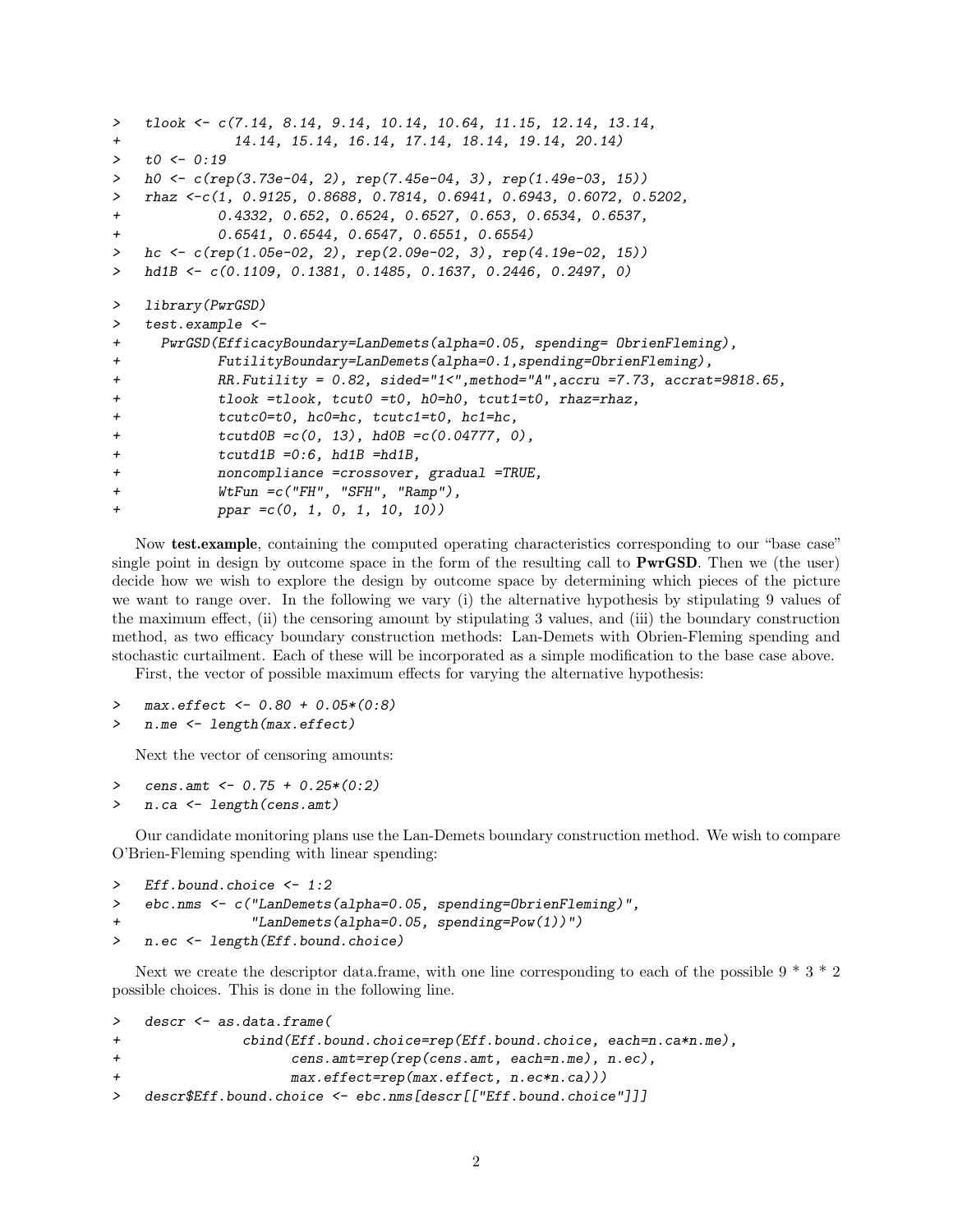Now the descriptor data.frame, descr contains one row for each combination of the levels of the user defined selection variables, **Eff.bound.choice**, max.effect and cens.amt. Keep in mind that the names and number of these variables is arbitrary. Next we create a skeleton **cpd.PwrGSD** object with a call to the function cpd.PwrGSD with argument descr

```
> test.example.set <- cpd.PwrGSD(descr)
```
Now, the newly created object, of class cpd.PwrGSD, contains an element descr, a component date, the date created and a component **Elements**, an empty list of length equal to the number of rows in **descr**. Next we do the computation in a loop over the rows of descr. Inside the loop we execute the following steps for each k. In the first line, we copy the original call to the current call, **Elements** [[k]] \$call. In the second line, we use the efficacy boundary choice in the kth row of descr to set the efficacy boundary choice in the current call. In the third line, we derive the **rhaz** defined by the selection variable **max.effect** in the kth row of **descr** and use this to set the **rhaz** component of the current call. In the fourth line, we derive the censoring components from the selection variable cens.amt in the kth row of descr and place that result into the current call. In this manner we have constructed a call to PwrGSD that corresponds exactly to the selection variable values in row  $k$  of descr. The computation is done by calling update:

```
> n.descr <- nrow(descr)
> for(k in 1:n.descr){
+
+ test.example.set$Elements[[k]]$call <- test.example$call
+
+ test.example.set$Elements[[k]]$call$EfficacyBoundary <-
+ parse(text=as.character(descr[k,"Eff.bound.choice"]))[[1]]
+
+ test.example.set$Elements[[k]]$call$rhaz <-
+ exp(descr[k,"max.effect"] * log(rhaz))
+
+ test.example.set$Elements[[k]]$call$hc0 <- descr[k, "cens.amt"] * hc
+ test.example.set$Elements[[k]]$call$hc1 <- descr[k, "cens.amt"] * hc
+
+ test.example.set$Elements[[k]] <- update(test.example.set$Elements[[k]])
+ }
```
The functionality of this cross-linked list **PwrGSD** elements and a descriptor data.frame is the ability to extract subsets of this list through the specification of subsets of the descriptor data.frame. For example the following creates a new cpd.PwrGSD object by subsetting on the selection variables in descr as the first line below.

```
> test.example.subset <-
+ Elements(test.example.set,
+ subset=(substring(Eff.bound.choice, 32, 34)=="Obr" &
+ max.effect >= 1))
```
The plot method for **cpd.PwrGSD** produces trellised stacked plots of power and type II error at each analysis versus the magnitude of effect conditioned on the values of two other descriptor variables.

This is done via a formula argument of the form  $\tilde{z}$  | a or  $\tilde{z}$  | a\*b which specify, a stacked plot of power and type II error as the magnitude of effect, x varies, that is conditioned on values of a alone, in the first case, and  $a$  by  $b$  in the second case, respectively. Subsetting is also allowed. In the first plot, [1,](#page-3-0) we have subsetted to the elements in which Lan-Demets/O'Brien-Fleming efficacy boundary was used, while in the second plot, [2,](#page-4-0) we have subsetted to the elements in which Lan-Demets/linear spending efficacy boundaries were used.

```
> plot(test.example.set, formula = \tilde{ } max.effect | stat * cens.amt,
+ subset=(substring(Eff.bound.choice, 32, 34)=="Obr"))
```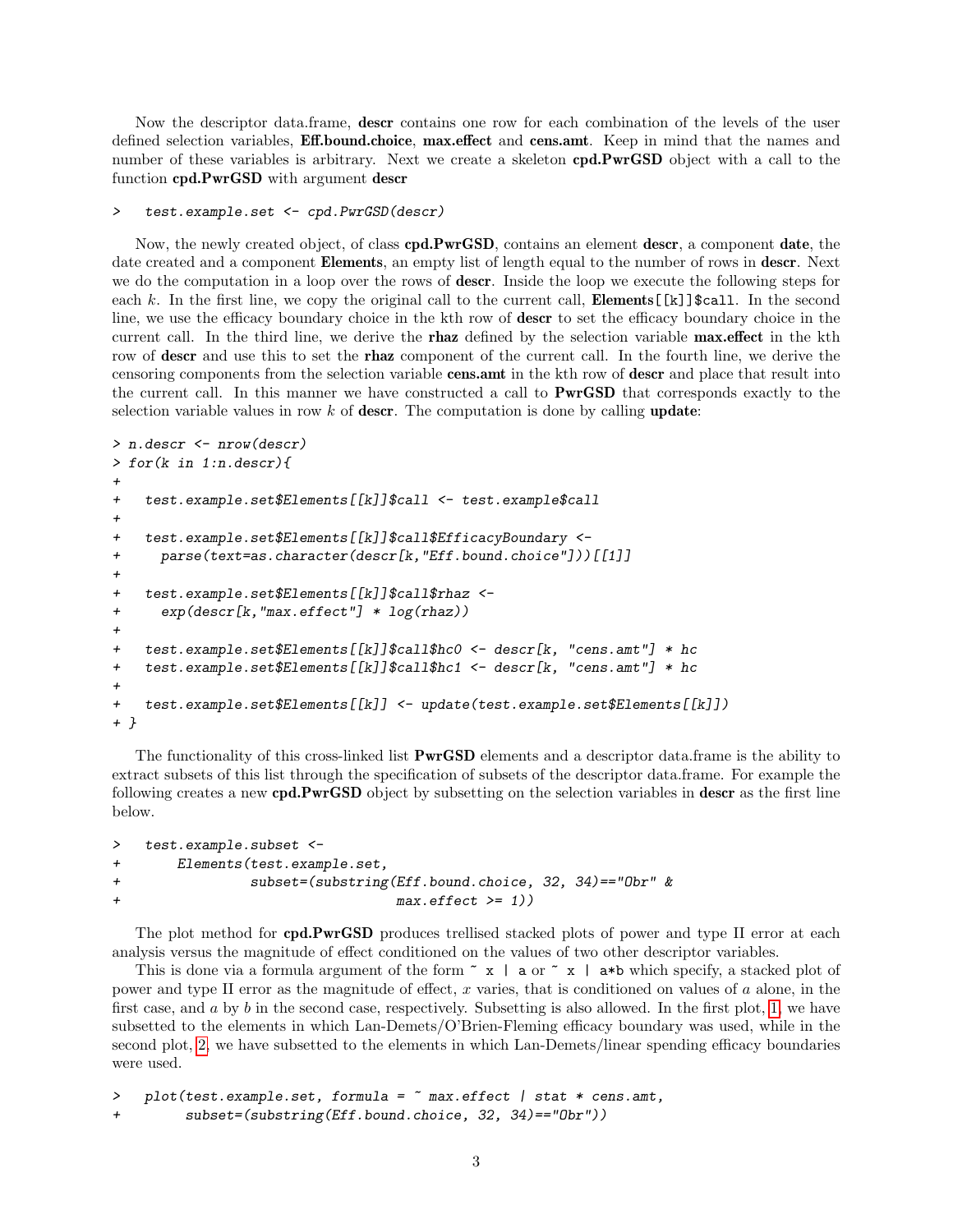Given : stat



<span id="page-3-0"></span>Figure 1: Power (cyan) and type II error (magenta) at each analysis versus the maximum benefit. Lan-Demets efficacy and futility boundary using Obrien-Fleming spending.

```
> plot(test.example.set, formula = \tilde{ } max.effect | stat * cens.amt,
+ subset=(substring(Eff.bound.choice, 32, 34)=="Pow"))
```
Notice the appearance of the selection variable stat which was not defined in the dataset descr. Recall that each single PwrGSD object can contain results for a list of test statistics, as in the example shown here where we have results on three statistics per component of Elements. For this reason the variable stat can be also be referenced in the subset or formula arguments of calls to this plot method.